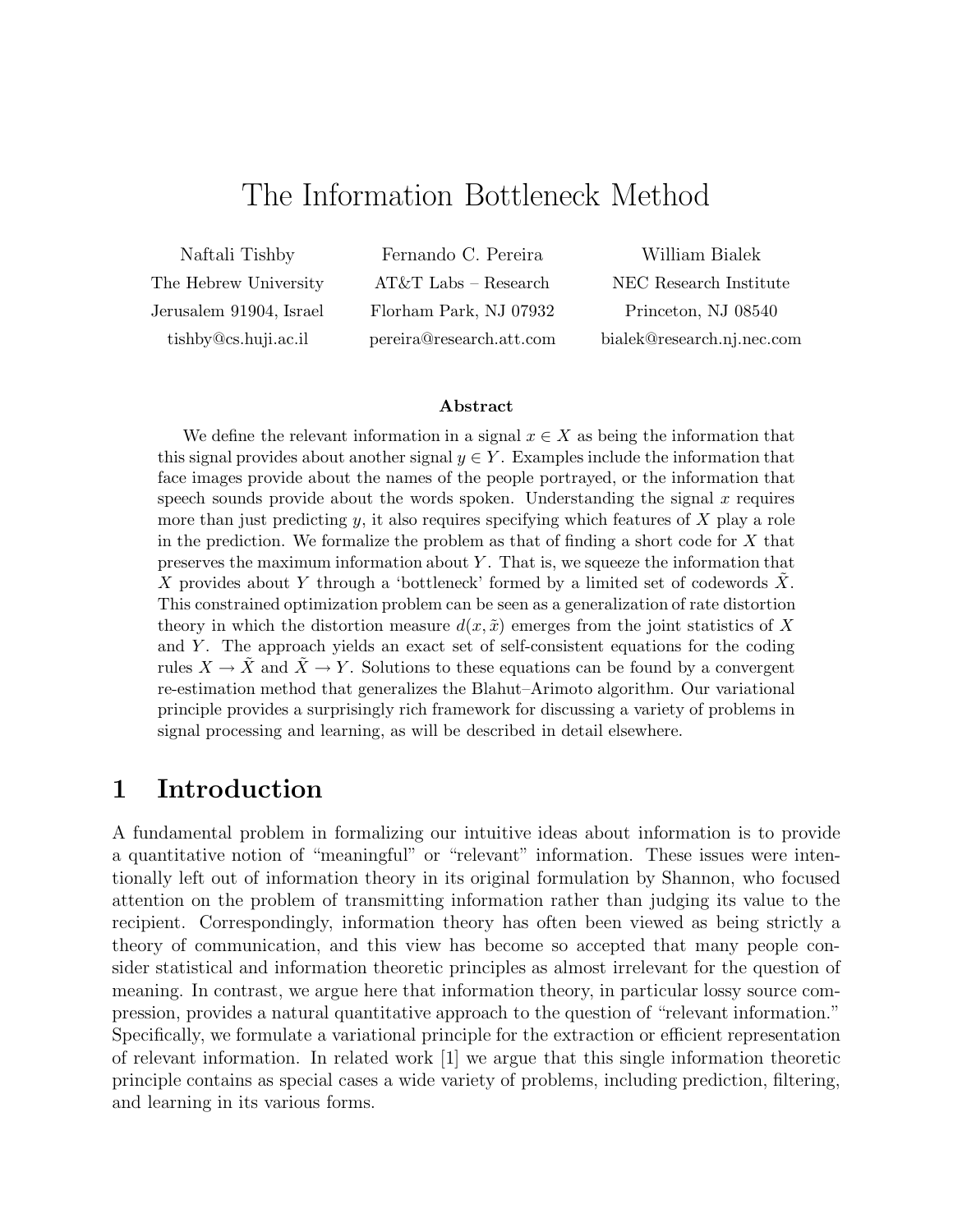The problem of extracting a relevant summary of data, a compressed description that captures only the relevant or meaningful information, is not well-posed without a suitable definition of relevance. A typical example is that of speech compression. One can consider lossless compression, but in any compression beyond the entropy of speech some components of the signal can not be reconstructed. On the other hand, a transcript of the spoken words has much lower entropy (by orders of magnitude) than the acoustic waveform, which means that it is possible to compress (much) further without losing any information about the words and their meaning.

The standard analysis of lossy source compression is "rate distortion theory," which provides a tradeoff between the rate, or signal representation size, and the average distortion of the reconstructed signal. Rate distortion theory determines the level of inevitable expected distortion,  $D$ , given the desired information rate,  $R$ , in terms of the *rate distortion function*  $R(D)$ . The main problem with rate distortion theory is in the need to specify the distortion function first, which in turn determines the relevant features of the signal. Those features, however, are often not explicitly known and an arbitrary choice of the distortion function is in fact an arbitrary feature selection.

In the speech example, we have at best very partial knowledge of what precise components of the signal are perceived by our (neural) speech recognition system. Those relevant components depend not only on the complex structure of the auditory nervous system, but also on the sounds and utterances to which we are exposed during our early life. It therefore is virtually impossible to come up with the "correct" distortion function for acoustic signals. The same type of difficulty exists in many similar problems, such as natural language processing, bioinformatics (for example, what features of protein sequences determine their structure) or neural coding (what information is encoded by spike trains and how). This is the fundamental problem of feature selection in pattern recognition. Rate distortion theory does not provide a full answer to this problem since the choice of the distortion function, which determines the relevant features, is not part of the theory. It is, however, a step in the right direction.

A possible solution comes from the fact that in many interesting cases we have access to an additional variable that determines what is relevant. In the speech case it might be the transcription of the signal, if we are interested in the speech recognition problem, or it might be the speaker's identity if speaker identification is our goal. For natural language processing, it might be the part-of-speech labels for words in grammar checking, or the dictionary senses of ambiguous words in information retrieval. Similarly, for the protein folding problem we have a joint database of sequences and three dimensional structures, and for neural coding a simultaneous recording of sensory stimuli and neural responses defines implicitly the relevant variables in each domain. All of these problems have the same formal underlying structure: extract the information from one variable that is relevant for the prediction of another one. The choice of additional variable determines the relevant components or features of the signal in each case.

In this short paper we formalize this intuitive idea using an information theoretic approach which extends elements of rate distortion theory. We derive self consistent equations and an iterative algorithm for finding representations of the signal that capture its relevant structure, and prove convergence of this algorithm.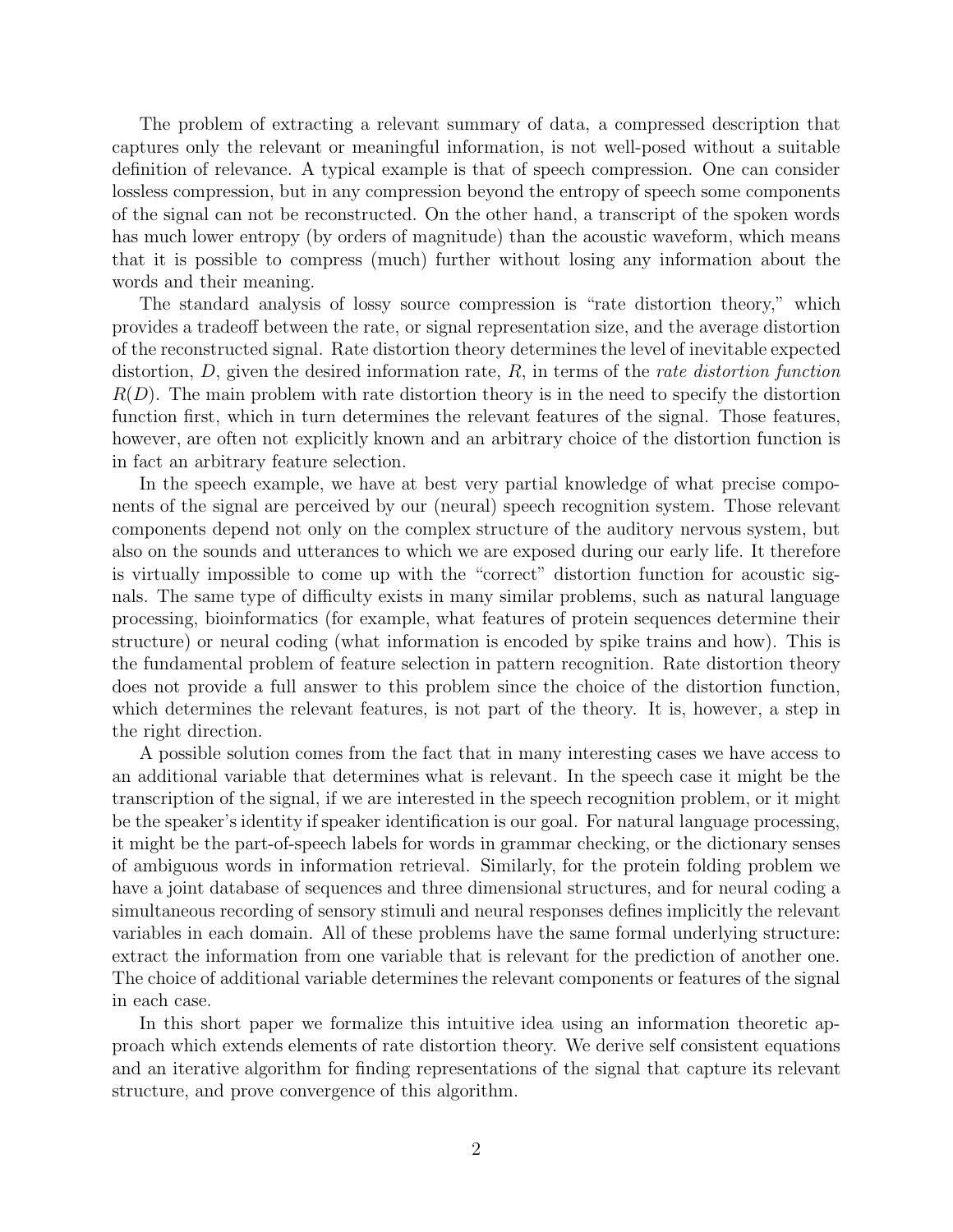## **2 Relevant quantization**

Let X denote the signal (message) space with a fixed probability measure  $p(x)$ , and let  $X$  denote its quantized codebook or compressed representation. For ease of exposition we assume here that both of these sets are finite, that is, a continuous space should first be quantized.

For each value  $x \in X$  we seek a possibly stochastic mapping to a representative, or codeword in a codebook,  $\tilde{x} \in \tilde{X}$ , characterized by a conditional p.d.f.  $p(\tilde{x}|x)$ . The mapping  $p(\tilde{x}|x)$  induces a soft partitioning of X in which each block is associated with the codebook elements  $\tilde{x} \in X$ , with probability  $p(\tilde{x}|x)$ . The total probability of the codeword  $\tilde{x} \in X$  is given by

$$
p(\tilde{x}) = \sum_{x} p(x)p(\tilde{x}|x) . \qquad (1)
$$

The average volume of the elements of X that are mapped to the same codeword is  $2^{H(X|\tilde{X})}$ , where

$$
H(X|\tilde{X}) = -\sum_{x \in X} p(x) \sum_{\tilde{x} \in \tilde{X}} p(\tilde{x}|x) \log p(\tilde{x}|x)
$$
 (2)

is the conditional entropy of X given  $\tilde{X}$ .

What determines the quality of a quantization? The first factor is of course the rate, or the average number of bits per message needed to specify an element in the codebook without confusion. This number *per element of*  $X$  is bounded from below by the mutual information

$$
I(X; \tilde{X}) = \sum_{x \in X} \sum_{\tilde{x} \in \tilde{X}} p(x, \tilde{x}) \log \left[ \frac{p(\tilde{x}|x)}{p(\tilde{x})} \right],
$$
 (3)

since the average cardinality of the partitioning of  $X$  is given by the ratio of the volume of X to that of the mean partition,  $2^{H(X)}/2^{H(X|\tilde{X})} = 2^{I(X,\tilde{X})}$ , via the standard asymptotic arguments. Notice that this quantity is different from the entropy of the codebook,  $H(X)$ , and this entropy is normally not what we want to minimize.

However, information rate alone is not enough to characterize good quantization since the rate can always be reduced by throwing away details of the original signal  $x$ . We need therefore some additional constraints.

#### **2.1 Relevance through distortion: Rate distortion theory**

In rate distortion theory such a constraint is provided through a distortion function,  $d$ :  $X \times \tilde{X} \to \mathcal{R}^+$ , which is presumed to be small for good representations. Thus the rate distortion function specifies implicitly what are the most relevant aspects of values in X.

The partitioning of X induced by the mapping  $p(\tilde{x}|x)$ , has an expected distortion

$$
\langle d(x,\tilde{x}) \rangle_{p(x,\tilde{x})} = \sum_{x \in X} \sum_{\tilde{x} \in \tilde{X}} p(x,\tilde{x}) d(x,\tilde{x}) . \tag{4}
$$

There is a monotonic tradeoff between the rate of the quantization and the expected distortion: the larger the rate, the smaller is the achievable distortion.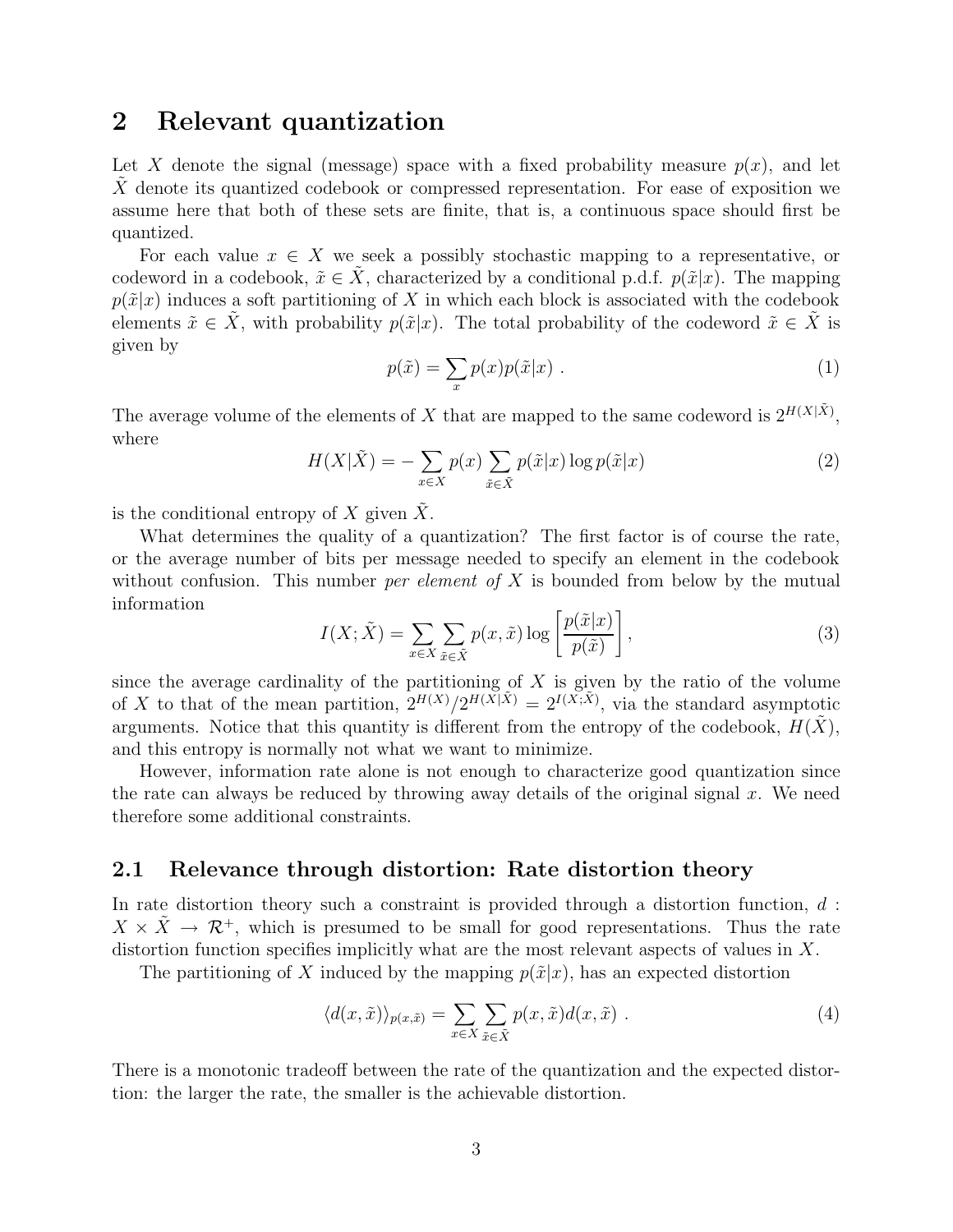The celebrated rate distortion theorem of Shannon and Kolmogorov (see, for example Ref. [2]) characterizes this tradeoff through the rate distortion function,  $R(D)$ , defined as the minimal achievable rate under a given constraint on the expected distortion:

$$
R(D) \equiv \min_{\{p(\tilde{x}|x): \langle d(x,\tilde{x}) \rangle \le D\}} I(X; \tilde{X}) . \tag{5}
$$

Finding the rate-distortion function is a variational problem that can be solved by introducing a Lagrange multiplier,  $\beta$ , for the constrained expected distortion. One then needs to minimize the functional

$$
\mathcal{F}[p(\tilde{x}|x)] = I(X; \tilde{X}) + \beta \langle d(x, \tilde{x}) \rangle_{p(x, \tilde{x})}
$$
\n(6)

over all normalized distributions  $p(\tilde{x}|x)$ . This variational formulation has the following well known consequences:

**Theorem 1** The solution of the variational problem,

$$
\frac{\delta \mathcal{F}}{\delta p(\tilde{x}|x)} = 0,\t\t(7)
$$

for normalized distributions  $p(\tilde{x}|x)$ , is given by the exponential form

$$
p(\tilde{x}|x) = \frac{p(\tilde{x})}{Z(x,\beta)} \exp\left[-\beta d(x,\tilde{x})\right] \tag{8}
$$

where  $Z(x, \beta)$  is a normalization (partition) function. Moreover, the Lagrange multiplier  $\beta$ , determined by the value of the expected distortion, D, is positive and satisfies

$$
\frac{\delta R}{\delta D} = -\beta \tag{9}
$$

**Proof.** Taking the derivative w.r.t.  $p(\tilde{x}|x)$ , for given x and  $\tilde{x}$ , one obtains

$$
\frac{\delta \mathcal{F}}{\delta p(\tilde{x}|x)} = p(x) \left[ \log \frac{p(\tilde{x}|x)}{p(\tilde{x})} + 1 - \frac{1}{p(\tilde{x})} \sum_{x'} p(x')p(\tilde{x}|x') + \beta d(x, \tilde{x}) + \frac{\lambda(x)}{p(x)} \right] \tag{10}
$$

since the marginal distribution satisfies  $p(\tilde{x}) = \sum_{x'} p(x')p(\tilde{x}|x')$ .  $\lambda(x)$  are the normalization Lagrange multipliers for each x. Setting the derivatives to zero and writing  $\log Z(x, \beta) =$  $\lambda(x)/p(x)$ , we obtain Eq. (8). When varying the normalized  $p(\tilde{x}|x)$  the variations  $\delta I(X;X)$ and  $\delta \langle d(x, \tilde{x}) \rangle_{p(x, \tilde{x})}$  are linked through

$$
\delta \mathcal{F} = \delta I(X; \tilde{X}) + \beta \delta \langle d(x, \tilde{x}) \rangle_{p(x, \tilde{x})} = 0 \tag{11}
$$

from which Eq. (9) follows. The positivity of  $\beta$  is then a consequence of the concavity of the rate-distortion function (see, for example, Chapter 13 of Ref. [2]).  $\Box$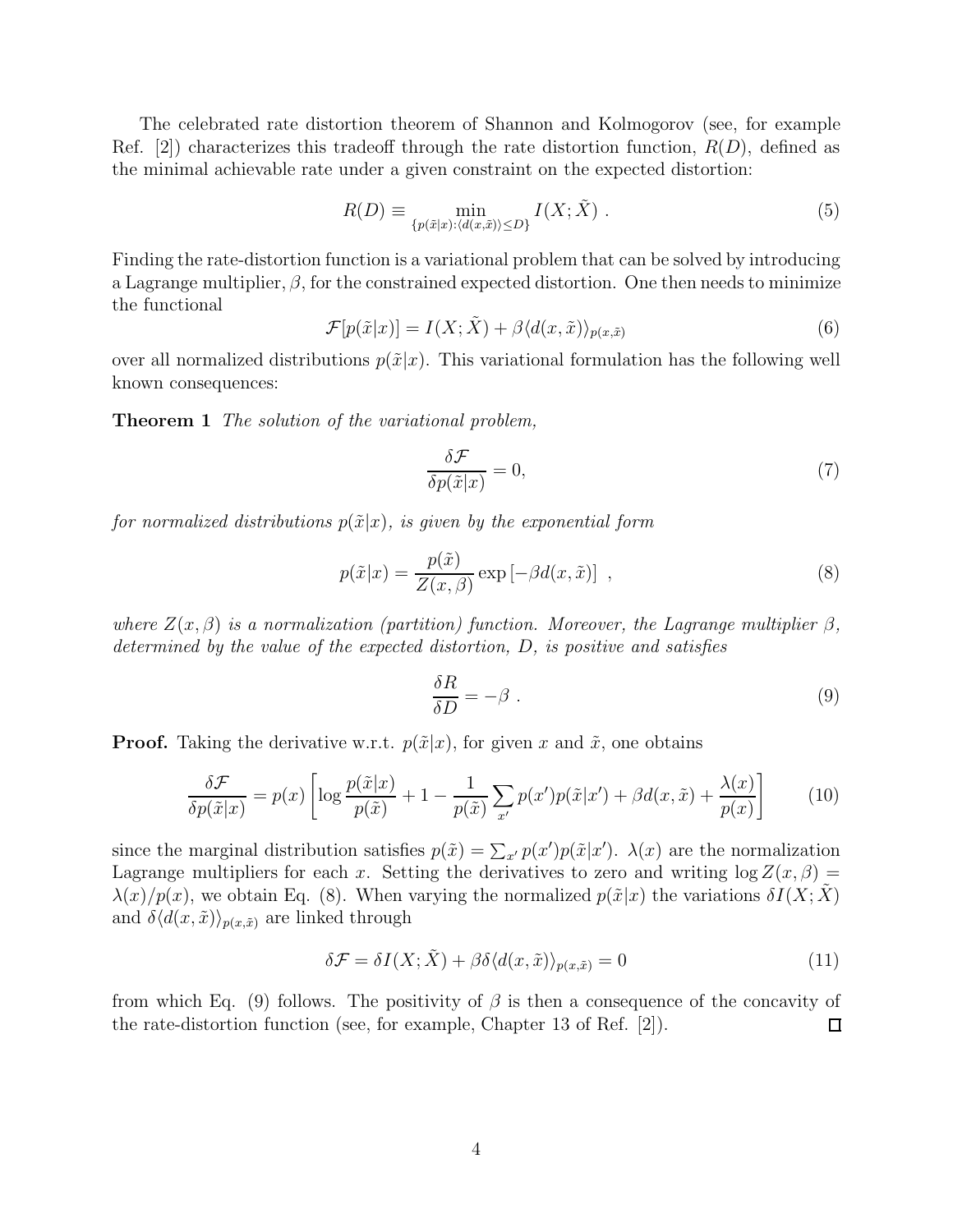#### **2.1.1 The Blahut-Arimoto algorithm**

An important practical consequence of the above variational formulation is that it provides a converging iterative algorithm for self-consistent determination of the distributions  $p(\tilde{x}|x)$ and  $p(\tilde{x})$ .

Equations (8) and (1) must be satisfied simultaneously for consistent probability assignment. A natural approach to solve these equations is to alternately iterate between them until reaching convergence. The following lemma, due to Csiszár and Tusnády  $[3]$ , assures global convergence in this case.

**Lemma 2** Let  $p(x, y) = p(x)p(y|x)$  be a given joint distribution. Then the distribution  $q(y)$  that minimizes the relative entropy,  $D_{KL}[p(x,y)|p(x)q(y)]$ , is the marginal distribution  $p(y) = \sum_{x} p(x)p(y|x)$ . Namely,

$$
I(X;Y) = D_{KL}[p(x,y)|p(x)p(y)] = \min_{q(y)} D_{KL}[p(x,y)|p(x)q(y)].
$$

Equivalently, the distribution  $q(y)$  which minimizes the expected relative entropy,

$$
\sum_{x} p(x) D_{KL}[p(y|x)|q(y)],
$$

is also the marginal distribution  $p(y) = \sum_x p(x)p(y|x)$ .

The proof follows directly from the non-negativity of the relative entropy.

This lemma guarantees the marginal condition Eq. (1) through the same variational principle.

**Theorem 3** Equations (1) and (8) are satisfied simultaneously at the minimum of the functional,

$$
\mathcal{F} = -\langle \log Z(x,\beta) \rangle_{p(x)} = I(X;\tilde{X}) + \beta \langle d(x,\tilde{x}) \rangle_{p(x,\tilde{x})}, \qquad (12)
$$

where the minimization is done independently over the convex sets of the normalized distributions,  $\{p(\tilde{x})\}\$ and  $\{p(\tilde{x}|x)\}\$ ,

$$
\min_{p(\tilde{x})} \min_{p(\tilde{x}|x)} \mathcal{F}[p(\tilde{x}); p(\tilde{x}|x)] .
$$

These independent conditions correspond precisely to alternating iterations of Eq. (1) and Eq.  $(8)$ . Denoting by t the iteration step,

$$
\begin{cases}\n p_{t+1}(\tilde{x}) = \sum_{x} p(x) p_t(\tilde{x}|x) \\
 p_t(\tilde{x}|x) = \frac{p_t(\tilde{x})}{Z_t(x,\beta)} \exp(-\beta d(x,\tilde{x}))\n\end{cases} \tag{13}
$$

where the normalization function  $Z_t(x, \beta)$  is evaluated for every t in Eq. (13). Furthermore, these iterations converge to a unique minimum of  $\mathcal F$  in the convex sets of the two distributions.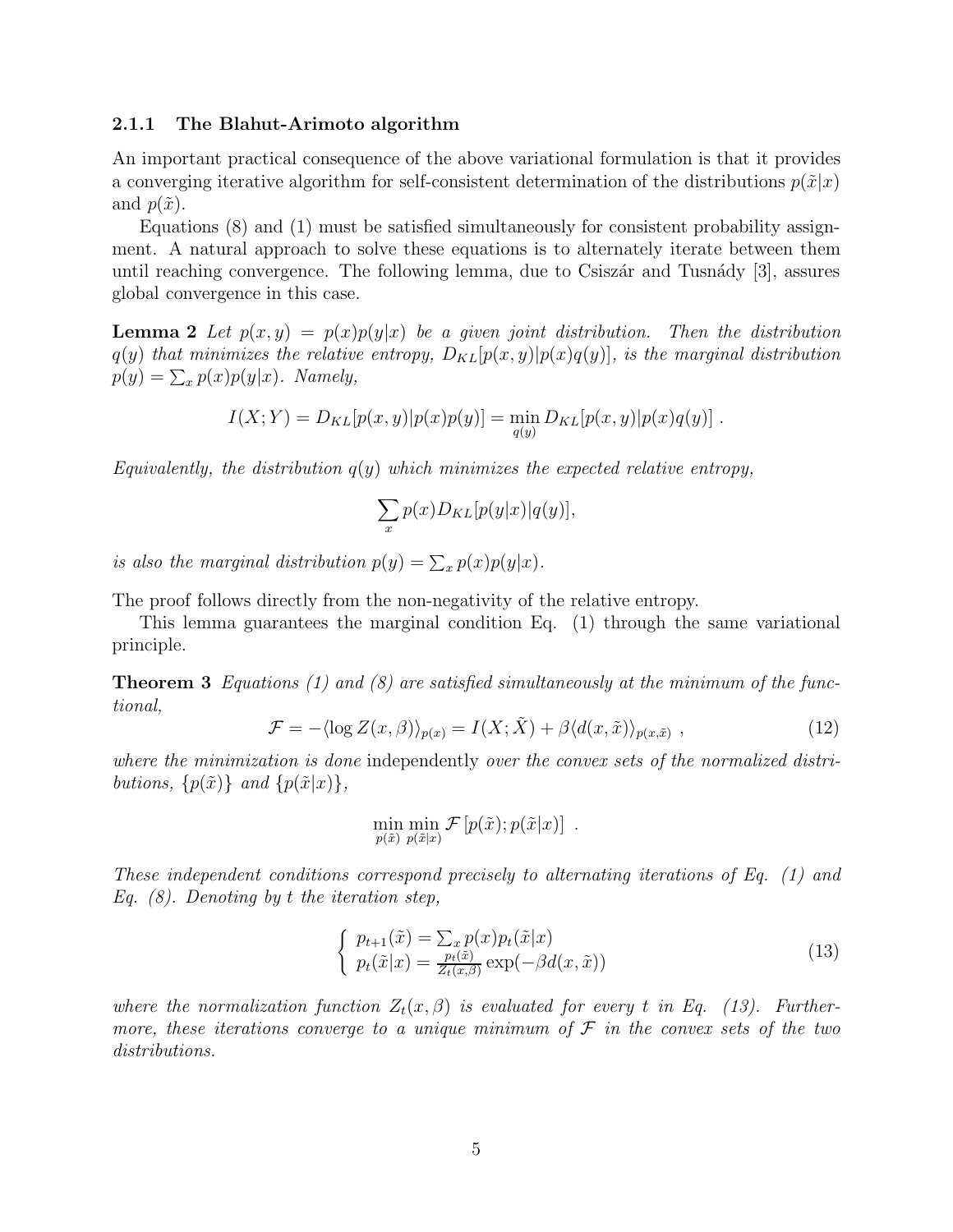For the proof, see references [2, 4]. This alternating iteration is the well known Blauht-Arimoto (BA) algorithm for calculation of the rate distortion function.

It is important to notice that the BA algorithm deals only with the optimal partitioning of the set X given the set of representatives  $X$ , and not with an optimal choice of the representation  $X$ . In practice, for finite data, it is also important to find the optimal representatives which minimize the expected distortion, *given* the partitioning. This joint optimization is similar to the EM procedure in statistical estimation and does not in general have a unique solution.

# **3 Relevance through another variable: The Information Bottleneck**

Since the "right" distortion measure is rarely available, the problem of relevant quantization has to be addressed directly, by preserving the *relevant information* about another variable. The relevance variable, denoted here by  $Y$ , must not be independent from the original signal X, namely they have positive mutual information  $I(X; Y)$ . It is assumed here that we have access to the joint distribution  $p(x, y)$ , which is part of the setup of the problem, similarly to  $p(x)$  in the rate distortion case.<sup>1</sup>

### **3.1 A new variational principle**

As before, we would like our relevant quantization  $\tilde{X}$  to compress X as much as possible. In contrast to the rate distortion problem, however, we now want this quantization to capture as much of the information about Y as possible. The amount of information about Y in X is given by

$$
I(\tilde{X};Y) = \sum_{y} \sum_{\tilde{x}} p(y,\tilde{x}) \log \frac{p(y,\tilde{x})}{p(y)p(\tilde{x})} \le I(X;Y). \tag{14}
$$

Obviously lossy compression cannot convey more information than the original data. As with rate and distortion, there is a tradeoff between compressing the representation and preserving meaningful information, and there is no single right solution for the tradeoff. The assignment we are looking for is the one that keeps a fixed amount of meaningful information about the relevant signal Y while minimizing the number of bits from the original signal  $X$ (maximizing the compression). <sup>2</sup> In effect we pass the information that X provides about Y through a "bottleneck" formed by the compact summaries in  $X$ .

We can find the optimal assignment by minimizing the functional

$$
\mathcal{L}[p(\tilde{x}|x)] = I(\tilde{X};X) - \beta I(\tilde{X};Y),\tag{15}
$$

where  $\beta$  is the Lagrange multiplier attached to the constrained meaningful information, while maintaining the normalization of the mapping  $p(\tilde{x}|x)$  for every x. At  $\beta = 0$  our quantization

<sup>&</sup>lt;sup>1</sup>The problem of actually obtaining a good enough sample of this distribution is an interesting issue in learning theory, but is beyond the scope of this paper. For a start on this problem see Ref. [1].

<sup>&</sup>lt;sup>2</sup>It is completely equivalent to maximize the meaningful information for a fixed compression of the original variable.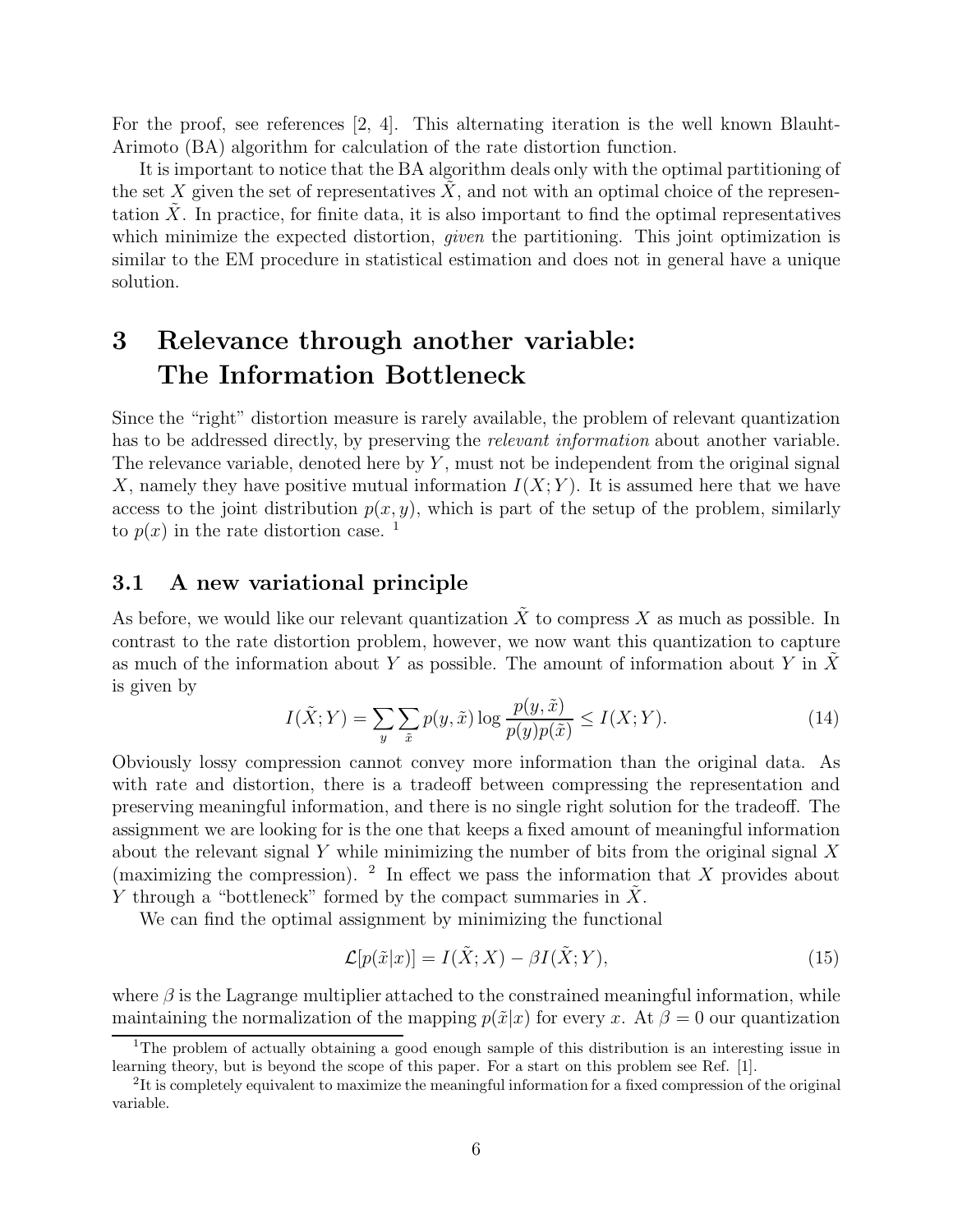is the most sketchy possible—everything is assigned to a single point—while as  $\beta \to \infty$  we are pushed toward arbitrarily detailed quantization. By varying the (only) parameter  $\beta$  one can explore the tradeoff between the preserved meaningful information and compression at various resolutions. As we show elsewhere  $[5, 1]$ , for interesting special cases (where there exist sufficient statistics) it is possible to preserve almost all the meaningful information at finite  $\beta$  with a significant compression of the original data.

#### **3.2 Self-consistent equations**

Unlike the case of rate distortion theory, here the constraint on the meaningful information is nonlinear in the desired mapping  $p(\tilde{x}|x)$  and this is a much harder variational problem. Perhaps surprisingly, this general problem of extracting the meaningful information—minimizing the functional  $\mathcal{L}[p(\tilde{x}|x)]$  in Eq. (15)—can be given an exact formal solution.

**Theorem 4** The optimal assignment, that minimizes Eq. (15), satisfies the equation

$$
p(\tilde{x}|x) = \frac{p(\tilde{x})}{Z(x,\beta)} \exp\left[-\beta \sum_{y} p(y|x) \log \frac{p(y|x)}{p(y|\tilde{x})}\right],
$$
\n(16)

where the distribution  $p(y|\tilde{x})$  in the exponent is given via Bayes' rule and the Markov chain condition  $X \leftarrow X \leftarrow Y$ , as,

$$
p(y|\tilde{x}) = \frac{1}{p(\tilde{x})} \sum_{x} p(y|x) p(\tilde{x}|x) p(x).
$$
 (17)

This solution has a number of interesting features, but we must emphasize that it is a *formal* solution since  $p(y|\tilde{x})$  in the exponential is defined implicitly in terms of the assignment mapping  $p(\tilde{x}|x)$ . Just as before, the marginal distribution  $p(\tilde{x})$  must satisfy the marginal condition Eq. (1) for consistency.

**Proof.** First we note that the conditional distribution of y on  $\tilde{x}$ 

$$
p(y|\tilde{x}) = \sum_{x \in X} p(y|x)p(x|\tilde{x}), \qquad (18)
$$

follows from the Markov chain condition  $Y \leftarrow \tilde{X}$ . The only variational variables in this scheme are the conditional distributions,  $p(\tilde{x}|x)$ , since other unknown distributions are determined from it through Bayes' rule and consistency. Thus we have

$$
p(\tilde{x}) = \sum_{x} p(\tilde{x}|x)p(x) , \qquad (19)
$$

and

$$
p(\tilde{x}|y) = \sum_{x} p(\tilde{x}|x)p(x|y) . \qquad (20)
$$

<sup>&</sup>lt;sup>3</sup>It is important to notice that this is not a modeling assumption and the quantization  $\tilde{X}$  is not used as a hidden variable in a model of the data. In the latter, the Markov condition would have been different:  $Y \leftarrow \tilde{X} \leftarrow X.$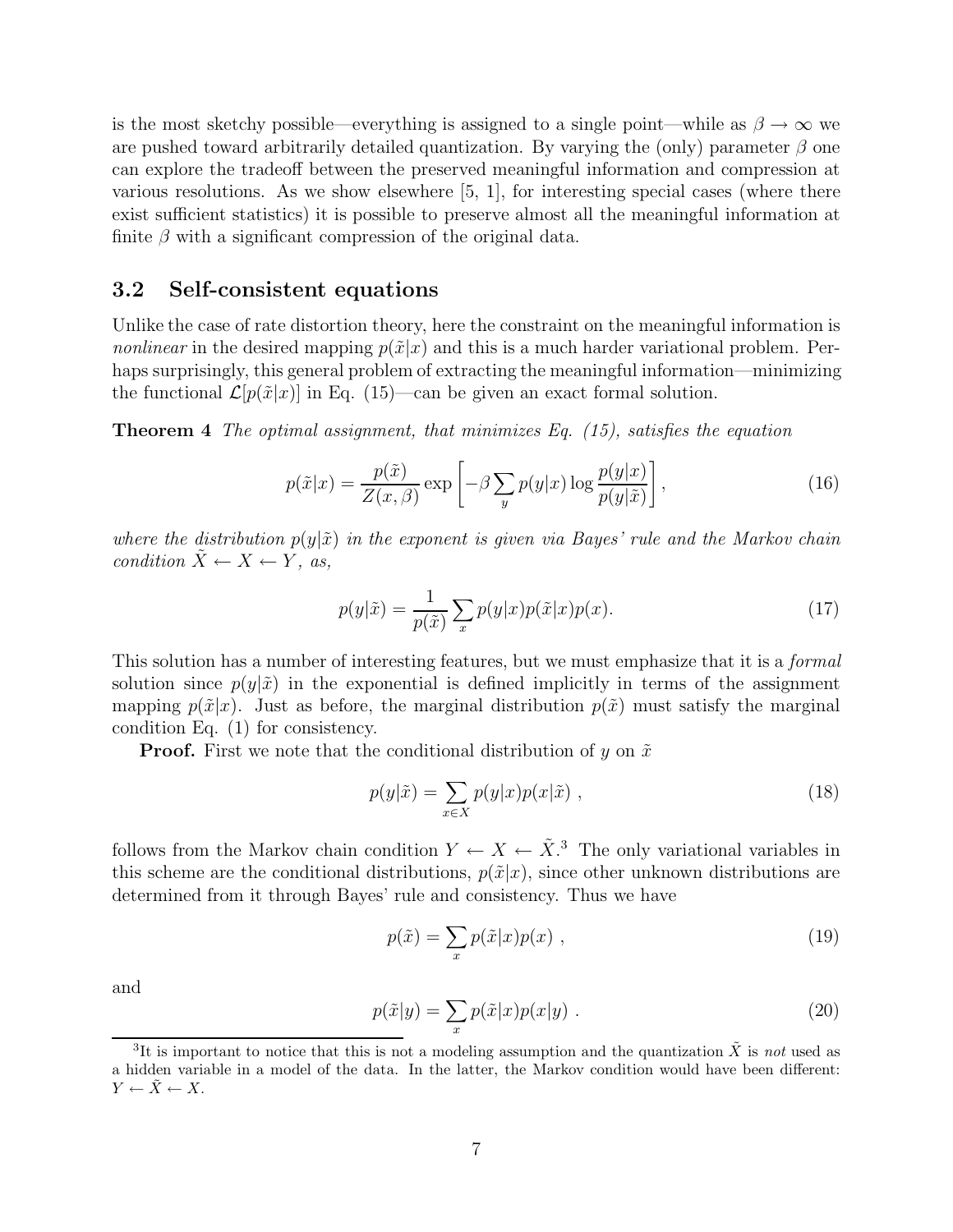The above equations imply the following derivatives w.r.t.  $p(\tilde{x}|x)$ ,

$$
\frac{\delta p(\tilde{x})}{\delta p(\tilde{x}|x)} = p(x) \tag{21}
$$

and

$$
\frac{\delta p(\tilde{x}|y)}{\delta p(\tilde{x}|x)} = p(x|y) . \tag{22}
$$

Introducing Lagrange multipliers,  $\beta$  for the information constraint and  $\lambda(x)$  for the normalization of the conditional distributions  $p(\tilde{x}|x)$  at each x, the Lagrangian, Eq. (15), becomes

$$
\mathcal{L} = I(X, \tilde{X}) - \beta I(\tilde{X}, Y) - \sum_{x, \tilde{x}} \lambda(x) p(\tilde{x}|x)
$$
\n
$$
= \sum_{x, \tilde{x}} p(\tilde{x}|x) p(x) \log \left[ \frac{p(\tilde{x}|x)}{p(\tilde{x})} \right] - \beta \sum_{\tilde{x}, y} p(\tilde{x}, y) \log \left[ \frac{p(\tilde{x}|y)}{p(\tilde{x})} \right] - \sum_{x, \tilde{x}} \lambda(x) p(\tilde{x}|x) .
$$
\n(23)

Taking derivatives with respect to  $p(\tilde{x}|x)$  for given x and  $\tilde{x}$ , one obtains

$$
\frac{\delta \mathcal{L}}{\delta p(\tilde{x}|x)} = p(x) \left[ 1 + \log p(\tilde{x}|x) \right] - \frac{\delta p(\tilde{x})}{\delta p(\tilde{x}|x)} \left[ 1 + \log p(\tilde{x}) \right] \tag{24}
$$
\n
$$
-\beta \left\{ \sum_{y} \frac{\delta p(\tilde{x}|y)}{\delta p(\tilde{x}|x)} p(y) \left[ 1 + \log p(\tilde{x}|y) \right] - \frac{\delta p(\tilde{x})}{\delta p(\tilde{x}|x)} \left[ 1 + \log p(\tilde{x}) \right] \right\} - \lambda(x) \,.
$$

Substituting the derivatives,  $Eq.(21)$  and  $Eq.(22)$ , and rearranging,

$$
\frac{\delta \mathcal{L}}{\delta p(\tilde{x}|x)} = p(x) \left\{ \log \left[ \frac{p(\tilde{x}|x)}{p(\tilde{x})} \right] - \beta \sum_{y} p(y|x) \log \left[ \frac{p(y|\tilde{x})}{p(y)} \right] - \frac{\lambda(x)}{p(x)} \right\} \tag{25}
$$

Notice that  $\sum_{y} p(y|x) \log \frac{p(y|x)}{p(y)} = I(x, Y)$  is a function of x only (independent of  $\tilde{x}$ ) and thus can be absorbed into the multiplier  $\lambda(x)$ . Introducing

$$
\tilde{\lambda}(x) = \frac{\lambda(x)}{p(x)} - \beta \sum_{y} p(y|x) \log \left[ \frac{p(y|x)}{p(y)} \right],
$$

we finally obtain the variational condition:

$$
\frac{\delta \mathcal{L}}{\delta p(\tilde{x}|x)} = p(x) \left[ \log \frac{p(\tilde{x}|x)}{p(\tilde{x})} + \beta \sum_{y} p(y|x) \log \frac{p(y|x)}{p(y|\tilde{x})} - \tilde{\lambda}(x) \right] = 0,
$$

which is equivalent to equation (16) for  $p(\tilde{x}|x)$ ,

$$
p(\tilde{x}|x) = \frac{p(\tilde{x})}{Z(x,\beta)} \exp(-\beta D_{KL}[p(y|x)|p(y|\tilde{x})]) ,
$$
 (26)

with

$$
Z(x,\beta) = \exp[\beta \tilde{\lambda}(x)] = \sum_{\tilde{x}} p(\tilde{x}) \exp(-\beta D_{KL} [p(y|x)|p(y|\tilde{x})]) ,
$$

the normalization (partition) function.

### **Comments:**

 $\Box$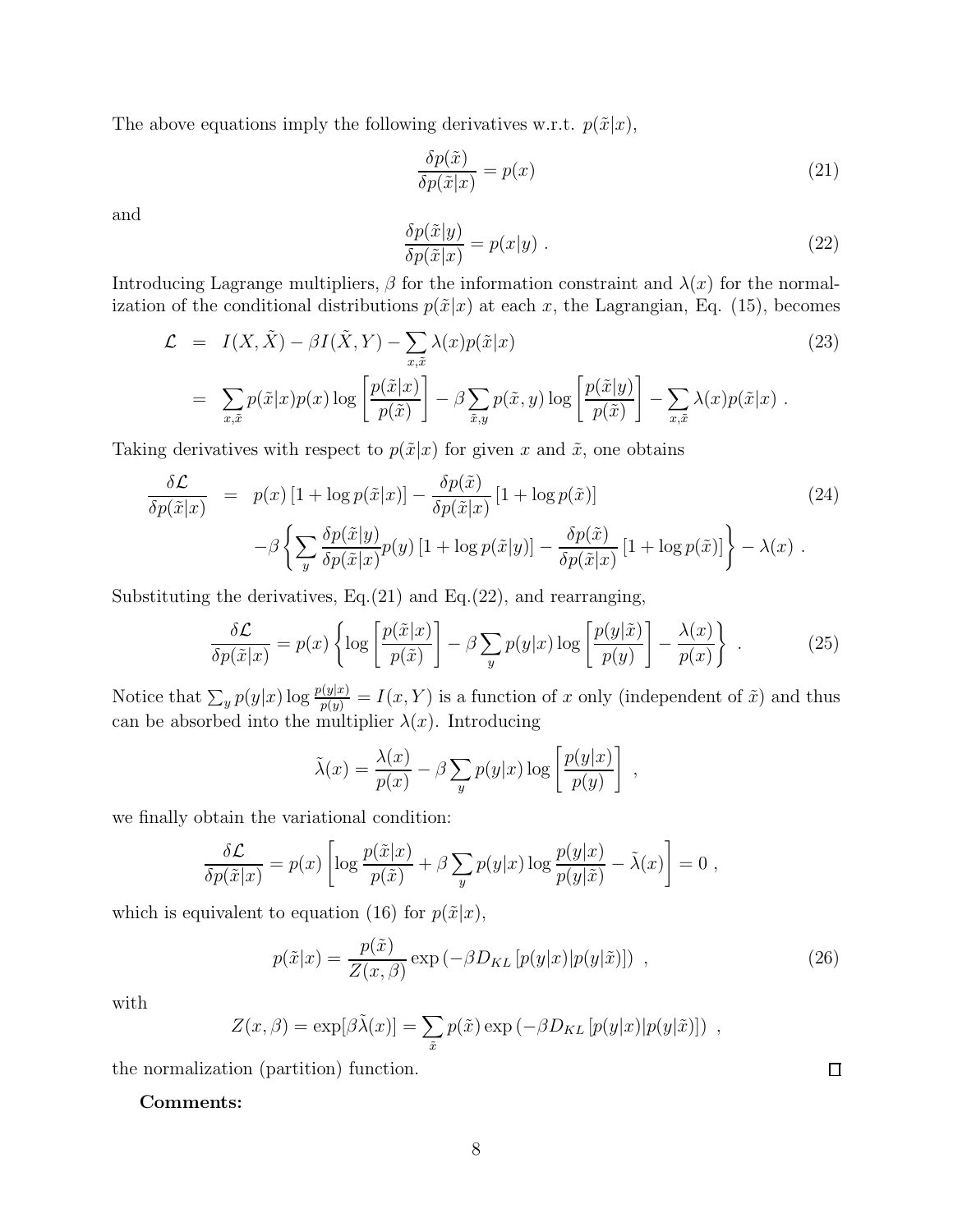- 1. Notice that the Kullback-Leibler divergence,  $D_{KL}[p(y|x)|p(y|\tilde{x})]$ , emerged as the relevant "effective distortion measure" from our variational principle but is not assumed otherwise anywhere! It is therefore natural to consider it as the "correct" distortion  $d(x, \tilde{x}) = D_{KL}[p(y|x)|p(y|\tilde{x})]$  for quantization in the information bottleneck setting.
- 2. Equation (26), together with equations (18) and (19), determine self consistently the desired conditional distributions  $p(\tilde{x}|x)$  and  $p(\tilde{x})$ . The crucial quantization is here performed through the conditional distributions  $p(y|\tilde{x})$ , and the self-consistent equations include also the optimization over the representatives, in contrast to rate-distortion theory, where the selection of representatives is a separate problem.

#### **3.3 The information bottleneck iterative algorithm**

As for the BA algorithm, the self consistent equations (16) and (17) suggest a natural method for finding the unknown distributions, at every value of  $\beta$ . Indeed, these equations can be turned into converging, alternating iterations among the three convex distribution sets,  $\{p(\tilde{x}|x)\}\$ ,  $\{p(\tilde{x})\}\$ , and  $\{p(y|\tilde{x})\}\$ , as stated in the following theorem.

**Theorem 5** The self consistent equations (18), (19), and (26), are satisfied simultaneously at the minima of the functional,

$$
\mathcal{F}\left[p(\tilde{x}|x);p(\tilde{x});p(y|\tilde{x})\right] = -\langle \log Z(x,\beta) \rangle_{p(x)} = I(X;\tilde{X}) + \beta \langle D_{KL}[p(y|x)|p(y|\tilde{x})] \rangle_{p(x,\tilde{x})}, (27)
$$

where the minimization is done independently over the convex sets of the normalized distributions,  $\{p(\tilde{x})\}$  and  $\{p(\tilde{x}|x)\}$  and  $\{p(y|\tilde{x})\}$ . Namely,

$$
\min_{p(y|\tilde{x})} \min_{p(\tilde{x})} \min_{p(\tilde{x}|x)} \mathcal{F}\left[p(\tilde{x}|x); p(\tilde{x}); p(y|\tilde{x})\right] .
$$

This minimization is performed by the converging alternating iterations. Denoting by t the iteration step,

$$
\begin{cases}\np_t(\tilde{x}|x) = \frac{p_t(\tilde{x})}{Z_t(x,\beta)} \exp(-\beta d(x,\tilde{x})) \\
p_{t+1}(\tilde{x}) = \sum_x p(x)p_t(\tilde{x}|x) \\
p_{t+1}(y|\tilde{x}) = \sum_y p(y|x)p_t(x|\tilde{x})\n\end{cases} \tag{28}
$$

and the normalization (partition function)  $Z_t(\beta, \tilde{x})$  is evaluated for every t in Eq. (28).

**Proof.** For lack of space we can only outline the proof. First we show that the equations indeed are satisfied at the minima of the functional  $\mathcal F$  (known for physicists as the "free energy"). This follows from lemma (2) when applied to  $I(X; X)$  with the convex sets of  $p(\tilde{x})$  and  $p(\tilde{x}|x)$ , as for the BA algorithm. Then the second part of the lemma is applied to  $\langle D_{KL}[p(y|x)|p(y|\tilde{x})]\rangle_{p(x,\tilde{x})}$  which is an expected relative entropy. Equation (26) minimizes the expected relative entropy w.r.t. to variations in the convex set of the normalized  $\{p(y|\tilde{x})\}.$ Denoting by  $d(x, \tilde{x}) = D_{KL}[p(y|x)|p(y|\tilde{x})]$  and by  $\lambda(\tilde{x})$  the normalization Lagrange multipliers, we obtain

$$
\delta d(x, \tilde{x}) = \delta \left( -\sum_{y} p(y|x) \log p(y|\tilde{x}) + \lambda(\tilde{x}) (\sum_{y} p(y|\tilde{x}) - 1) \right) \tag{29}
$$

$$
= \sum_{y} \left( -\frac{p(y|x)}{p(y|\tilde{x})} + \lambda(\tilde{x}) \right) \delta p(y|\tilde{x}) . \tag{30}
$$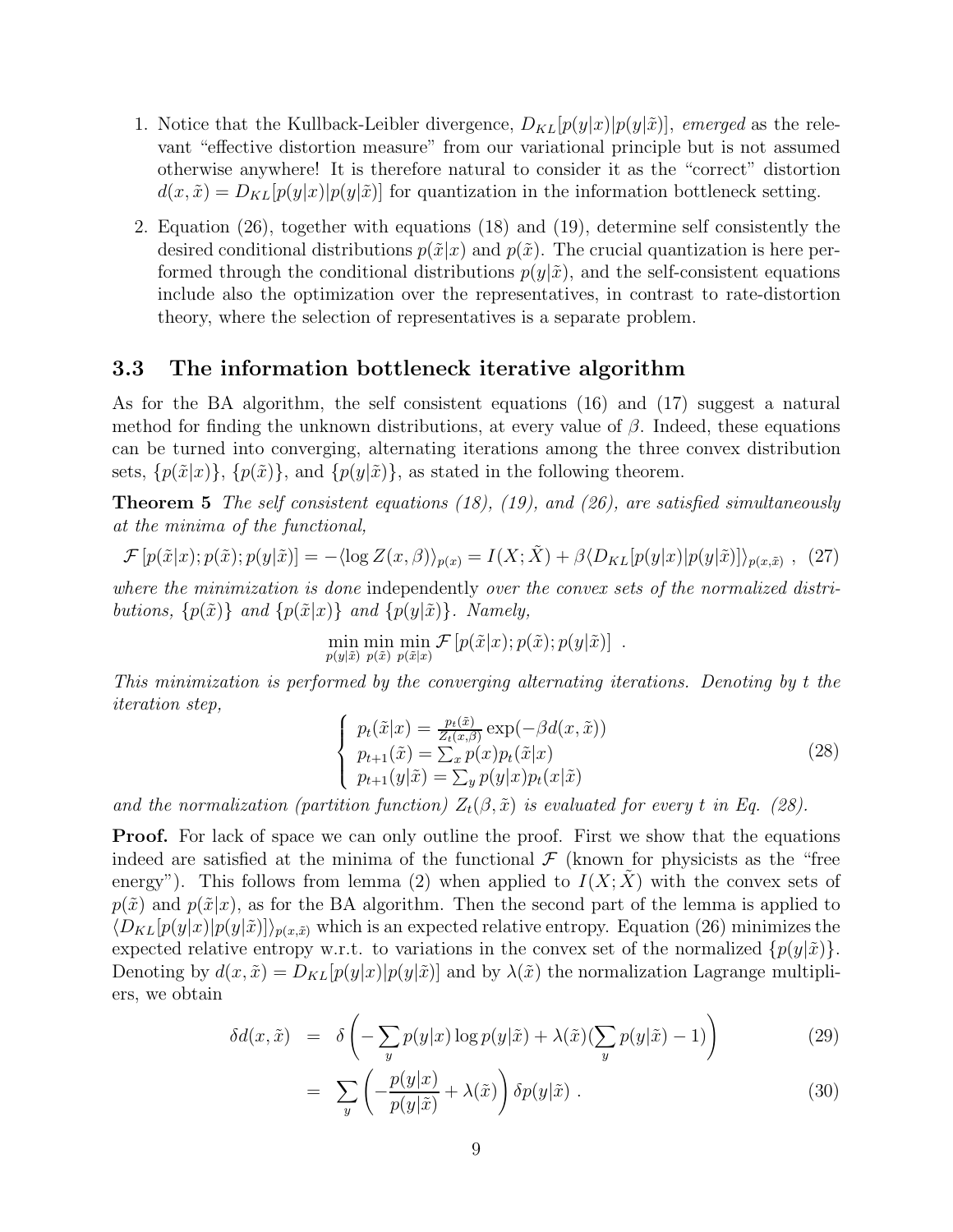The expected relative entropy becomes,

$$
\sum_{x} \sum_{y} \left( -\frac{p(y|x)p(x|\tilde{x})}{p(y|\tilde{x})} + \lambda(\tilde{x}) \right) \delta p(y|\tilde{x}) = 0 , \qquad (31)
$$

which gives Eq. (26), since  $\delta p(y|\tilde{x})$  are independent for each  $\tilde{x}$ . Equation (26) also have the interpretation of a weighted average of the data conditional distributions that contribute to the representative  $\tilde{x}$ .

To prove the convergence of the iterations it is enough to verify that each of the iteration steps minimizes the same functional, independently, and that this functional is lowerbounded as a sum of two non-negative terms. The only point to notice is that when  $p(y|\tilde{x})$  is fixed we are back to the rate-distortion case with fixed distortion matrix  $d(x, \tilde{x})$ . The argument in [3] for the BA algorithm applies here as well. On the other hand we have just showed that the third equation minimizes the expected relative entropy without affecting the mutual information  $I(X; X)$ . This proves the convergence of the alternating iterations. However, the situation here is similar to the EM algorithm and the functional  $\mathcal{F}[p(\tilde{x}|x); p(\tilde{y}|\tilde{x})]$ is convex in each of the distribution independently but not in the product space of these distributions. Thus our convergence proof does not imply uniqueness of the solution.  $\Box$ 

#### **3.4 The structure of the solutions**

The formal solution of the self consistent equations, described above, still requires a specification of the structure and cardinality of  $X$ , as in rate distortion theory. For every value of the Lagrange multiplier  $\beta$  there are corresponding values of the mutual information  $I_X \equiv I(X, \tilde{X})$ , and  $I_Y \equiv I(\tilde{X}, Y)$  for every choice of the cardinality of  $\tilde{X}$ . The variational principle implies that

$$
\frac{\delta I(\tilde{X}, Y)}{\delta I(X, \tilde{X})} = \beta^{-1} > 0 , \qquad (32)
$$

which suggests a *deterministic annealing* approach. By increasing the value of  $\beta$  one can move along *convex* curves in the "information plane"  $(I_X, I_Y)$ . These curves, analogous to the rate-distortion curves, exists for every choice of the cardinality of  $X$ . The solutions of the self-consistent equations thus correspond to a family of such annealing curves, all start from the (trivial) point  $(0, 0)$  in the information plane with infinite slope and are parameterized by the value of  $\beta$ . Interestingly, every two curves in this family separate (bifurcate) at some finite (critical)  $\beta$ , through a second-order phase transition. These transitions form an hierarchy of relevant quantizations for different cardinalities of  $\hat{X}$ , as described in [6, 5, 1].

### **Further work**

The most fascinating aspect of the information bottleneck principle is that it provides a unified framework for different information processing problems, including prediction, filtering and learning [1]. There are already several successful applications of this method to various "real" problems, such as semantic clustering of English words [6], document categorization [5], neural coding, and spectral analysis.